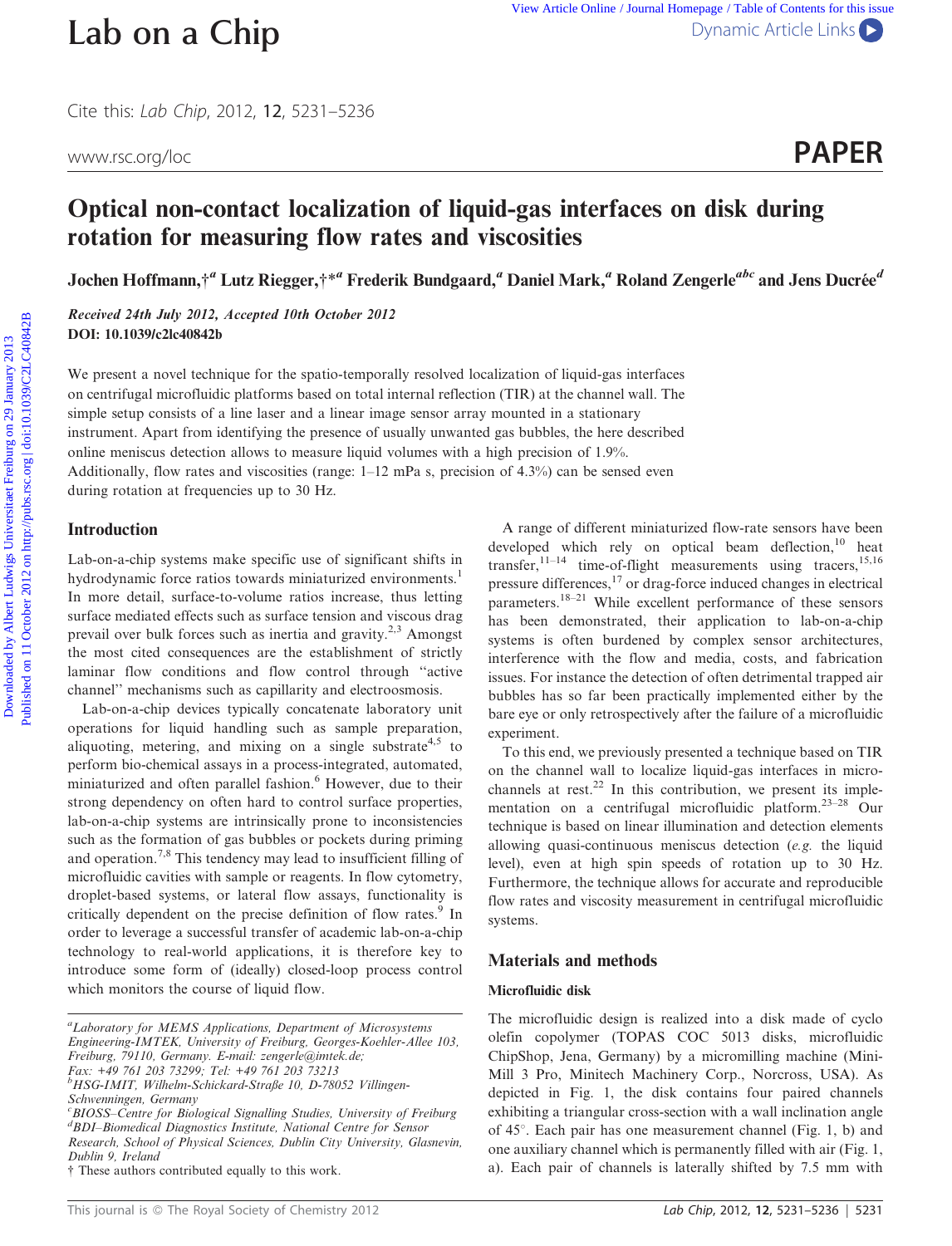

Fig. 1 Schematic drawing of one half of the on-disk structure, showing all relevant channels and geometric features referred to. Legend: a) auxiliary channel; b) measurement channel; c) inlet reservoir; d) liquid plug; e) microchannel.

respect to a central radial line. Channels have a depth of 1.5 mm and a width of 3 mm. The inner end of the measurement channel near the center of rotation is connected to an inlet reservoir. The radially outer side of the channel leads to a rectangular flow restriction channel measuring 400 µm in width, 100 µm in depth, and 4 mm in length, referred to as microchannel (Fig. 1, e).

#### Optical components and read-out

The optical measurement components comprise a line laser and a linear image sensor array. The laser diode emits at the peakwavelength  $\lambda_{peak}$  = 650 nm and possesses a maximum optical power of 24 mW (RLLH650-24-3, Roithner, Roithner Lasertechnik GmbH, Vienna, Austria). The housing contains this diode as well as a special optic generating the probe line. The CMOS linear image sensor (S8377-512Q, Hamamatsu, Herrsching am Ammersee, Germany) used is a compact sensor featuring a built-in timing generator as well as a signal processing circuit. The active area amounts to  $25.6 \times 0.5$  mm subdivided into 512 individual pixels (resulting in a pixel pitch of 50  $\mu$ m and a pixel height of 500  $\mu$ m).

An electrical controlling unit (OEM Electronics for Linear arrays, Spectronics Devices Ltd., Bedford, United Kingdom) is used to address the operating mode of the sensor as well as to transfer optical data to a PC. The set comprises two small-size printed circuit boards (PCB): a 50 mm  $\times$  20 mm PCB holding the sensor incorporating pre-amplifier and A/D converter electronics and a second PCB with the control electronics, a 1 MByte data storage memory for saving 1000 scans and a USB PC interface. The processing time for one scan takes only  $2 \mu s$ , which allows the required high-speed data acquisition.

#### Experimental setup

The setup is shown in Fig. 2. It consists of a device  $(player)^{29}$ which spins the disk-shaped lab-on-a-chip substrates at welldefined rotational frequencies and acceleration rates. The measurement components, i.e. line laser (Fig. 2, a), linear image sensor (Fig. 2, b), and one electrical control unit (Fig. 2, c) are assembled on a PMMA plate and positioned perpendicularly above the disk.



Fig. 2 Photo of the experimental setup. The beam is issued from a line laser onto the rotating substrate and reflected back to a linear image sensor. Legend: a) line laser; b) linear image sensor; c) electrical controlling unit; d) auxiliary channel; e) measurement channel.

#### Functional principle

According to Snell's law, TIR at an interface occurs when the ratio of refractive indices of the bulk material of the disc ( $n_{\text{COC}}$  = 1.49) and the medium inside the channel exceeds 1.41.

A laser beam which impinges on the  $45^\circ$  inclination of the wall of the auxiliary channel (Fig. 3, d) is thus deflected by a total  $90^{\circ}$ into the plane of the substrate. Next, the beam impinges on the inclined wall of the measurement channel (Fig. 3, e). If a segment of this channel is filled with air, a second TIR redirects the laser beam by  $90^\circ$  towards the linear image sensor (Fig. 3, b). If segments are filled by liquid, a change in local refractive indices occurs and rules out TIR ( $n > 1.06$ ). As a result, the beam fails to impinge on the sensor as the beam simply traverses the disk.

The emitting power of the line laser is set to a value of 5 mW which is sufficient for saturating those pixels receiving the signal. Thereby, a discrete, binary signal is obtained where 1 indicates



Fig. 3 Illustration of the liquid-air interface detection. The laser beam is emitted perpendicular to the disk surface (a). When the auxiliary channel (c) and the measurement channel (d) are filled with air, total internal reflection occurs, redirecting the beam twice back towards the sensor (b). When a channel segment is filled with liquid, the laser beam is refracted and guided through the bottom side of the disk (e), where the beam is not accessible to the sensor.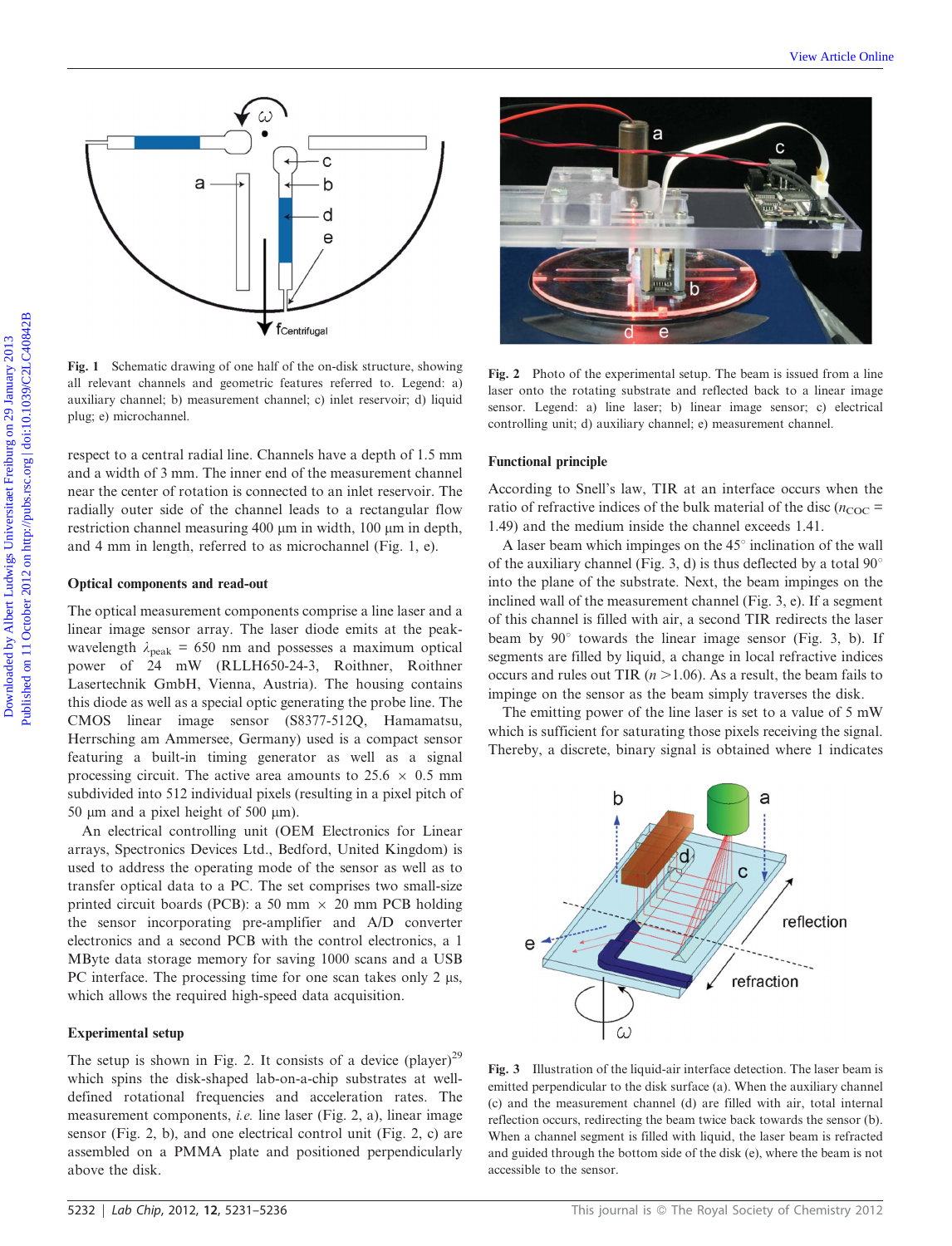an empty section and 0 a liquid-filled section of the channel. This works up to frequencies of 30 Hz. At higher frequencies, a higher emitting power is required.

The azimuthal position of the channels on the disk and the sensor position are synchronized by using the TTL-signal provided by the player once per revolution as a command-signal for the sensor. The linear image sensor starts to acquire optical data each time the rising flank of the trigger signal is detected and stops after a certain integration time being dependent on the rotational frequency. The length of the integration time is chosen to cover one disk-sector featuring one channel pair for each revolution. Thereby, a consistent and stable measurement system is guaranteed requiring no alignment or signal strength calibration. This measurement principle is applied for all dynamic measurements like flow rate sensing and viscosity measurements.

Each combination of measurement channel and microchannel represents a hydrodynamic resistance as in eqn (1).

$$
R_{\rm hd} = R_{\rm hd, measure} + R_{\rm hd, micro}
$$
 (1)

For laminar flow conditions, the hydrodynamic resistance  $R_{\text{hd}}$ of rectangular cross sections (i.e., the microchannel) can be expressed as in eqn  $(2)^{30}$  (*n*: dynamic viscosity, *l*: channel length, h: channel height, w: channel width).

$$
R_{\rm hd} = \frac{8\eta l}{\rho} \frac{\left(1 + \frac{h}{w}\right)^2}{wh^3} \tag{2}
$$

The geometry of the channels is chosen so that the resistance of the outlet microchannel exceeds the resistance of the measurement channel by four orders of magnitude. Thus, we will calculate the total flow resistance  $R_{\text{hd}}$  by considering the geometry of the outlet channel only. By only measuring the liquid level in the measurement channel, the hydrodynamic resistance can therefore be considered constant for liquids with equal viscosities.

#### Experimental results

The power of the new measurement technique is evaluated in terms of bubble detection, flow rate, and viscosity measurements. All measurements are performed at 22  $^{\circ}$ C in an airconditioned laboratory.

#### Bubble detection

A representative plot for the pixel intensity along a measurement channel entrapping an air bubble under static conditions is shown in Fig. 4, revealing clearly discernible flanks at the respective liquid-gas interfaces. Using proper curve fitting algorithms, the position of the meniscus can be pinpointed down to roughly 3 pixels, corresponding to a radial resolution of  $150 \mu m$ .

#### Volume calibration

For a given microchannel geometry, the theoretical maximum filling level is calculated with respect to the length of the channel. In the next step, the active area of the linear image sensor is



Fig. 4 Measured pixel intensity plot of a bubble within a channel captured by the linear image sensor at rest. The transition between liquid and gas state is very distinct thus allowing a clear localization of the meniscus.

laterally shifted (positioned) in such a way that it provides output characteristics corresponding to the calculated liquid level. Once the system is calibrated, the measurements described in the following sections are performed. For the volume calibration, liquid-levels of the five different volumes  $10 \mu L$ ,  $15$  $\mu$ L, 20  $\mu$ L, 25  $\mu$ L and 30  $\mu$ L are measured five times each. Each measurement is conducted under rotation at 10 Hz whereby the position of the liquid-gas interface is averaged over 10 revolutions with one measurement per revolution. Fig. 5 displays a calibration curve with five pre-metered volumes, featuring a high accuracy and a precision of 1.9%.

#### Flow rate and viscosity measurement

A comprehensive overview over advances in rheological measurement techniques is presented by Hou et  $al$ .<sup>31</sup> Quist et al. presented a MEMS-based systems for accurately measuring viscosities under laminar flow conditions.<sup>21</sup> Czaplewski et al. measured viscosities in microchannels by measuring the viscosity-dependent deflection of an optical beam.<sup>10</sup> Nevertheless, both



Fig. 5 Calibration of measured volumes with pre-metered volumes.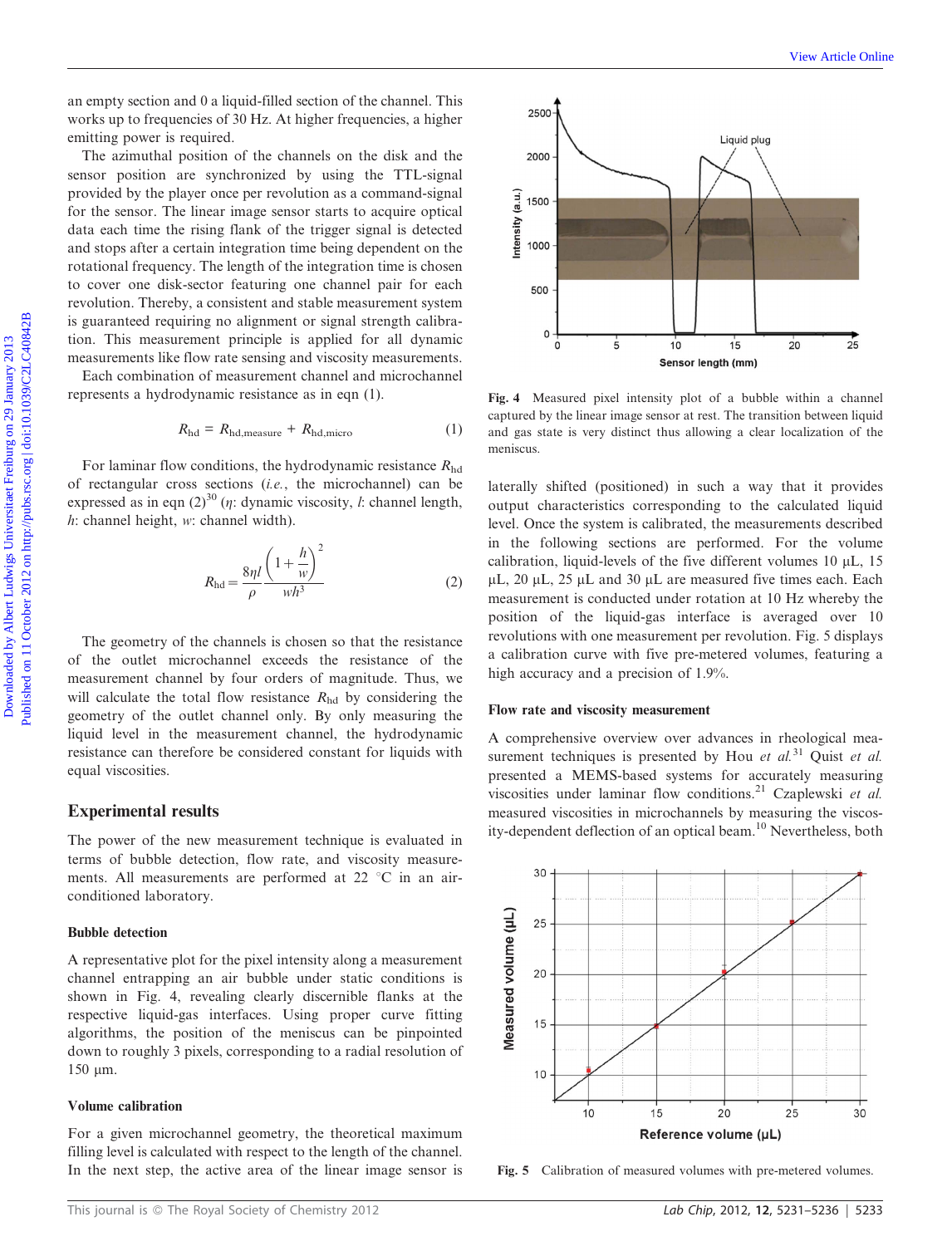sensors are invasive to the liquid flow, complex in architecture, and expensive in fabrication.

In centrifugal systems, the time dependent volumetric flow rate  $I_v$  can be expressed as in eqn  $(3)^{30}$  (*V*: liquid volume, *A*: channel cross section,  $r_{\leq}$ : inner radial meniscus position,  $r_{\geq}$ : outer radial meniscus position,  $\Delta p_{\omega}$ : centrifugal pressure,  $\rho$ : fluid density,  $\omega$ : rotational frequency).

$$
I_{\rm v}(t) = \frac{\mathrm{d}V(t)}{\mathrm{d}t} = \frac{\mathrm{d}Ar}{\mathrm{d}t} = \frac{\Delta p_{\rm o}}{R_{\rm hd}} = \frac{\rho \omega^2}{2R_{\rm hd}} \left(r_{>}^2 - r_{<}(t)^2\right) \tag{3}
$$

Consequently, the flow rate can be measured by monitoring the inner radial meniscus position for a liquid with constant outer meniscus  $r_$  "pinned" at the exit and known density  $\rho$  and viscosity  $\eta$ . The latter can be determined in the following way. First, the time derivative of the liquid level is expressed as in eqn (4) and eqn (5):

$$
\frac{dr_{<}(t)}{dt} = \frac{\rho \omega^2}{2A R_{\text{hd}}} \left( r_{>}^2 - r_{<}(t)^2 \right) \tag{4}
$$

$$
\frac{dr}{(r_0^2 - r_0(t))^2} = \frac{\rho \omega^2}{2AR_{\text{hd}}} dt
$$
 (5)

Integrating leads to the following equations for the liquid level  $(C =$  integral constant,  $k =$  fit variable) as in eqn (6) and eqn (7):

$$
\frac{\tanh^{-1}\left(\frac{r_{<}(t)}{r_{>}}\right)}{r_{>}} = \frac{\rho\omega^2}{2AR_{\text{hd}}}t + C\tag{6}
$$

$$
r_{<} (t) = r_{>} \tanh\left(\frac{r_{>} \rho \omega^2}{2AR_{\text{hd}}}t + C\right) = r_{>} \tanh(kt + C) \tag{7}
$$

Finally, the dynamic viscosity is derived as in eqn (8):

$$
\eta = \frac{r > \rho \omega^2 wh^3}{16Al\left(1 + \frac{h}{w}\right)^2} \frac{t}{\left(\tanh^{-1}\left(\frac{r_{<};t)}{r_{>}}\right) - C\right)}\tag{8}
$$

Due to the strong dependence of the viscosity on the channel dimensions (which are prone to vary, especially in milled structures), the same channel is used for referencing as well as measurement in this approach. Thus, the unknown viscosity is determined with eqn (9):

$$
\eta_{\text{measure}} = \frac{k_{\text{reference}} \rho_{\text{measure}}}{k_{\text{measure}} \rho_{\text{reference}}} \eta_{\text{reference}}
$$
(9)

The k values can be determined by fitting viscosity measurement data based on the denoted equation. Measurement data is acquired by centrifugally driven discharge induced via constant rotational frequency of 10 Hz or 20 Hz for more viscous ( $\eta$  >5 mPa s) liquids. Tests are based on four different glycerol solutions with dynamic viscosities in the range of 1.0–12.0 mPa s,

i.e. 1.2 mPa s, 2.0 mPa s, 5.7 mPa s, and 12.0 mPa s. 25  $\mu$ L of each sample liquid is pipetted into the inlet reservoir. Fluids are driven through the measurement channel by centrifugal forces and pass the adjoining microchannel while the liquid level is constantly monitored. Each viscosity is measured five times. To demonstrate the capability for flow rate measurement, a representative value is selected from each viscosity set to calculate the respective flow rate.

For the investigated samples of different viscosity  $\eta$ , exemplary flow rate measurements are depicted in Fig. 6. The data reveals the  $1/\eta$  dependency for the initial flow rate as well as the nonlinear decrease due to dynamically decreasing liquid level. Contact-free and on-line determination of the flow rate provides an insight into liquid guidance on lab-on-a-disk systems. Furthermore, the implementation of a feedback-loop can improve the liquid guidance on-disk and contribute to a better controllable fluidic system. Download interior is the signif low, complex in architecture,  $Ic = 1.2$  and  $s$ ,  $5.7$  and  $s$ ,  $5.7$  and  $s$ ,  $5.7$  and  $5.7$  and  $5.7$  and  $5.7$  and  $5.7$  and  $5.7$  and  $5.7$  and  $5.7$  and  $5.7$  and  $5.7$  and  $5.7$  and

Fig. 7 demonstrates the capability of the system to measure the dynamic viscosity of low-viscous liquids which is verified by the good agreement between the calculated curves and the measured data.

The previously described glycerol solutions are used to highlight the correlation between the measured viscosities and the reference viscosities as shown in Fig. 8. Here, a mean precision of 4.3% is achieved.

#### Summary and conclusion

This work introduces a novel TIR-based setup with optical elements for spatio-temporally resolved meniscus detection on a rotating microfluidic platform. The performance of this measurement system is investigated in the context of bubble detection in microchannels, as well as the measurement of liquid levels, flow-rates, and viscosities.

The liquid-gas interface in a microchannel is optically pinpointed down to  $150 \mu m$  whereby a probing laser beam is either reflected (in the presence of air) or refracted (in the presence of liquid). By this TIR principle, we measured flow rates from 0.5  $\mu$ L s<sup>-1</sup> to 7.7  $\mu$ L s<sup>-1</sup> and viscosities in the low regime from 1.0–12.0 mPa s with a precision of 4.3%. The



Fig. 6 Flow rate measurement derived from a time-resolved liquid-level determination with the calibrated system, utilizing two different rotational frequencies. The relative decrease of the flow rate correlates with increasing viscosity.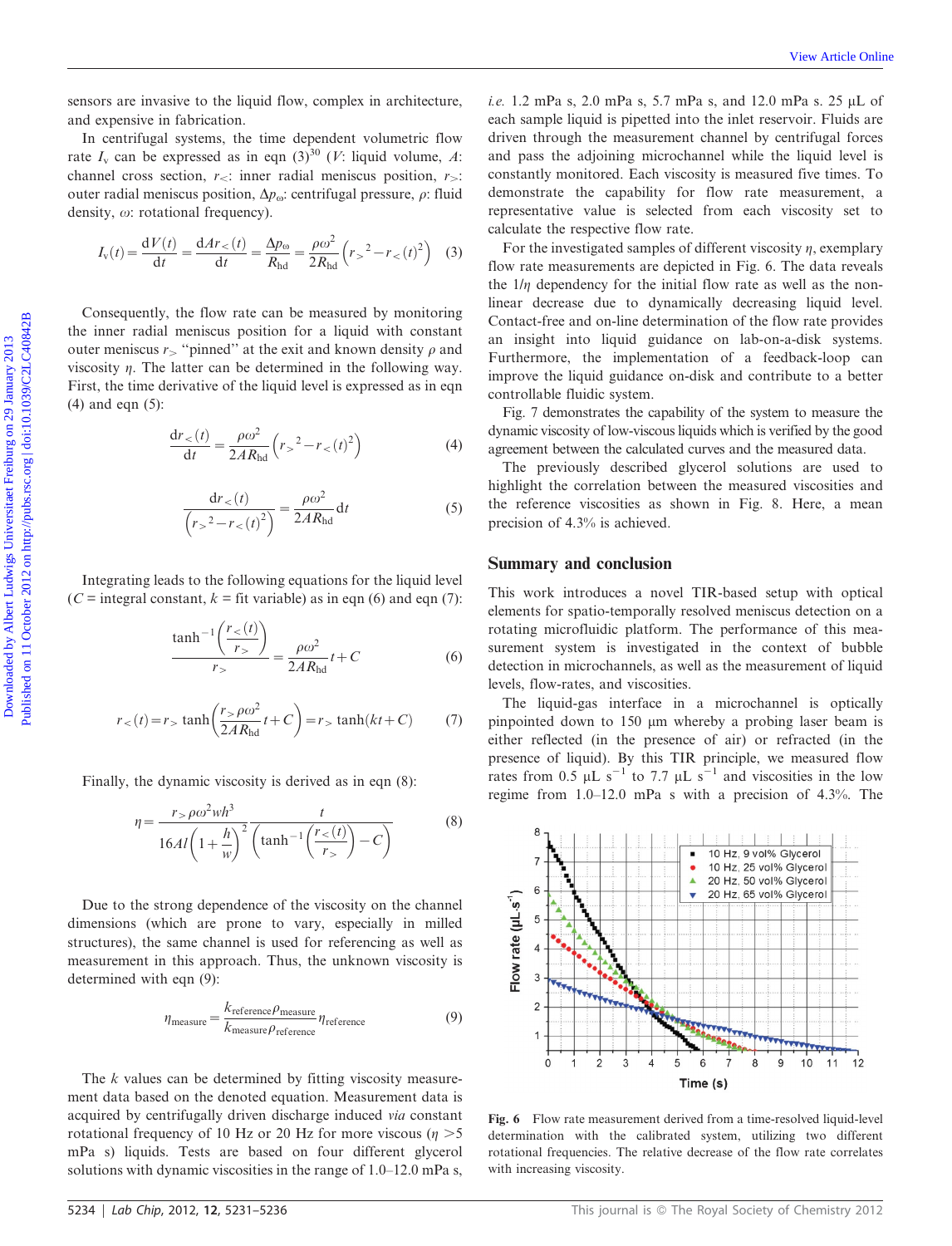

unprecedented dynamic recordings of flow rates and viscosities during rotation are enabled by a line laser and linear image sensor in contrast to the static scanning principle of our previous work.<sup>22</sup> The spatial resolution could be further increased by using a linear image sensor featuring a pixel pitch  $<$  50  $\mu$ m. This would improve the measuring precision because the meniscus could be pinpointed more accurately. Compared to other methods for viscosity measurements, our system excels with low sample consumption, a simple, low-cost setup of the measurement instrument, and the option to reuse a potentially precious sample after measurement from a reservoir. Currently, only Newtonian liquids have been investigated. As the system is capable of measuring the time-dependent and, in this case, sheardependent viscosity by means of the flow rate, the viscosity of non-Newtonian liquids could also be determined. Here, the shear and thus time-dependent viscosity would be calculated directly (i.e., without curve fitting) by resorting to the Weissenberg– Rabinowitsch–Mooney correction.32

Despite excellent performance of published flow rate sensors in terms of sensitivity and measurement ranges,  $9-21$  some appear intrinsically inadequate for a smart integration into lab-on-achip systems. In contrast, our system excels with compact, low



Fig. 8 Dynamic viscosity measurement featuring a reproducibility of 4.3% for viscosities up to 12 mPa s.

cost components and its non-contact and non-invasive measurement principle. No pre-treatment of the fluid is required, as may be the case in time-of-flight measurements introducing particles which may have an impact on the fluidic itself.<sup>15,16</sup>

We characterized our system on a centrifugal microfluidic ''lab-on-a-disk'' platform. Yet, this measurement setup may be readily deployed in pressure driven microfluidic systems as well. To this end, a channel pair as shown in Fig. 1 must be embedded in the microfluidic chip. Advancing towards real-world applications, we propose to use our system in centrifugal microfluidics for measuring viscosities of liquid samples. Furthermore, in pressure driven microfluidic platforms, our system could be beneficial to detect the presence of (usually) unwanted air bubbles. By real-time monitoring of liquid levels and flow rates, the reproducibility of assays can be significantly improved. Additionally, the sensor principle may facilitate lab-on-a-chip applications like the on-line detection of sedimentation assays $33$ or absorption assays.<sup>34</sup> Furthermore, data can be used technically for quality control, closed-loop flow control and calibration purposes. Controlling the state is a state of the state is a state of the state is a state of the state of the state is a state of the state of the state is a state of the state of the state is a state of the state of the state of

#### **References**

- 1 D. Janasek, J. Franzke and A. Manz, Nature, 2006, 442, 374–380.
- 2 L. Bocquet and E. Charlaix, *Chem. Soc. Rev.*, 2010, 39, 1073–1095.<br>3 A. Manz, N. Graber and H. M. Widmer, *Sens. Actuators*, *B*, 1990, 1. A. Manz, N. Graber and H. M. Widmer, Sens. Actuators, B, 1990, 1, 244–248.
- 4 D. Mark, S. Haeberle, G. Roth, F. von Stetten and R. Zengerle, Chem. Soc. Rev., 2010, 39, 1153–1182.
- 5 A. Arora, G. Simone, G. B. Salieb-Beugelaar, J. T. Kim and A. Manz, Anal. Chem., 2010, 82, 4830–4847.
- 6 P. S. Dittrich and A. Manz, Nat. Rev. Drug Discovery, 2006, 5, 210–218.
- 7 A. M. Skelley and J. Voldman, Lab Chip, 2008, 8, 1733–1737.
- 8 C. C. Liu, J. A. Thompson and H. H. Bau, Lab Chip, 2011, 11, 1688–1693.
- 9 K. A. Muirhead, P. K. Horan and G. Poste, Bio/Technology, 1985, 3, 337–356.
- 10 D. A. Czaplewski, B. R. Ilic, M. Zalalutdinov, W. L. Olbricht, A. T. Zehnder, H. G. Craighead and T. A. Michalske, J. Microelectromech. Syst., 2004, 13, 576–585.
- 11 M. Ashauer, H. Glosch, F. Hedrich, N. Hey, H. Sandmaier and W. Lang, Sens. Actuators, A, 1999, 73, 7–13.
- 12 J. Chen, Z. F. Fan, J. Zou, J. Engel and C. Liu, Journal of Aerospace Engineering, 2003, 16, 85–97.
- 13 A. Glaninger, A. Jachimowicz, F. Kohl, R. Chabicovsky and G. Urban, Sens. Actuators, A, 2000, 85, 139–146.
- 14 S. Y. Wu, Q. Lin, Y. Yuen and Y. C. Tai, Sens. Actuators, A, 2001, 89, 152–158.
- 15 Y. C. Tung, M. Zhang, C. T. Lin, K. Kurabayashi and S. J. Skerlos, Sens. Actuators, B, 2004, 98, 356–367.
- 16 J. A. Wu and W. Sansen, Sens. Actuators, A, 2002, 97–8, 68–74.
- 17 R. E. Oosterbroek, T. S. J. Lammerink, J. W. Berenschot, G. J. M. Krijnen, M. C. Elwenspoek and A. van den Berg, Sens. Actuators, A, 1999, 77, 167–177.
- 18 J. Collins and A. P. Lee, Lab Chip, 2004, 4, 7–10.
- 19 Z. F. Fan, J. Chen, J. Zou, D. Bullen, C. Liu and F. Delcomyn, J. Micromech. Microeng., 2002, 12, 655–661.
- 20 G. J. M. Krijnen, M. Dijkstra, J. J. van Baar, S. S. Shankar, W. J. Kuipers, R. J. H. de Boer, D. Altpeter, T. S. J. Lammerink and R. Wiegerink, Nanotechnology, 2006, 17, S84–S89.
- 21 A. Quist, A. Chand, S. Ramachandran, D. Cohen and R. Lal, Lab Chip, 2006, 6, 1450–1454.
- 22 F. Bundgaard, O. Geschke, R. Zengerle and J. Ducrée, A simple opto-fluidic switch detecting liquid filling in polymer-based microfluidic systems, Proceedings of the 14th International Conference on Solid-State Sensors, Actuators and Microsystems (Transducers & Eurosensors '07), Lyon, France, 2007; pp. 759–762.